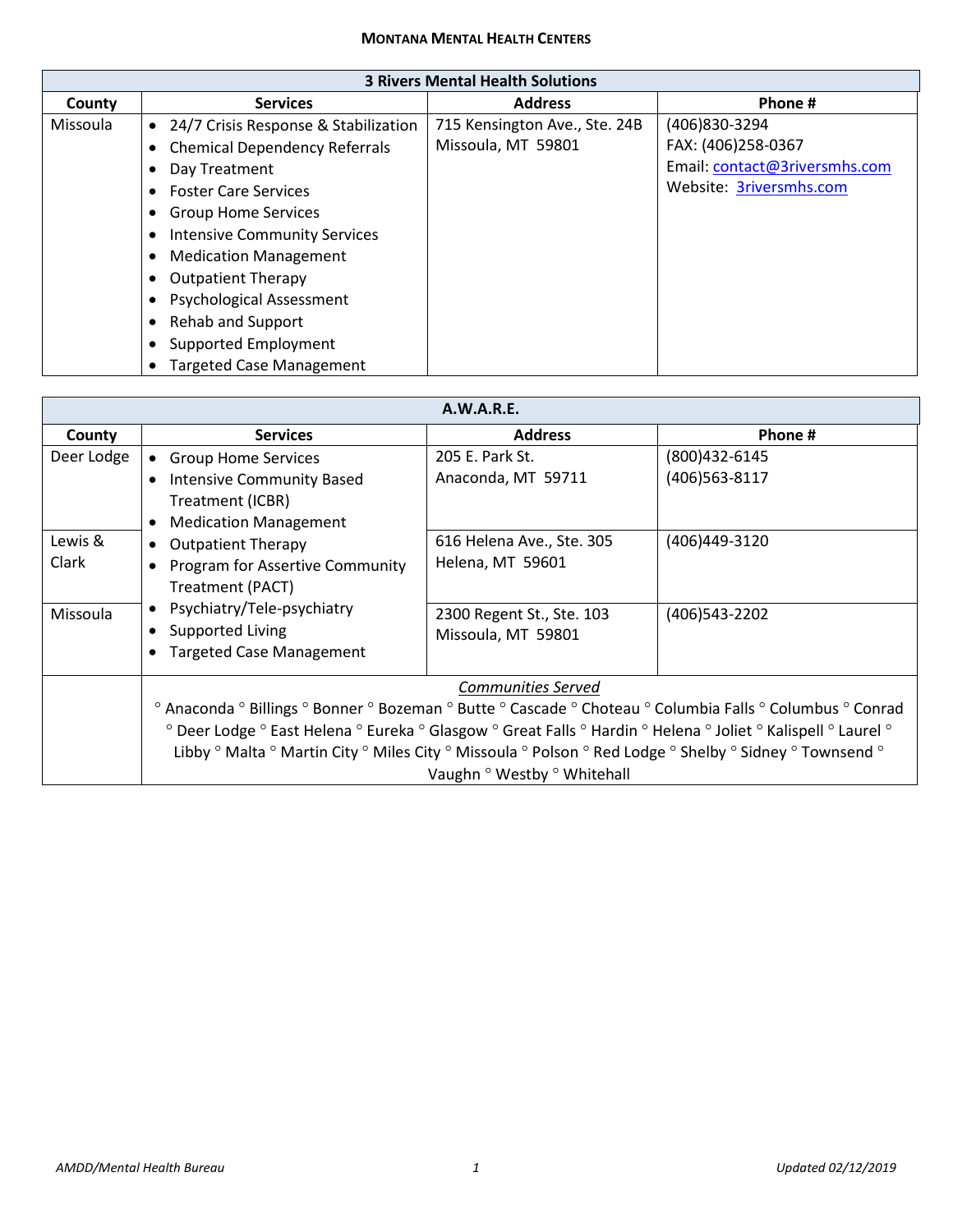| <b>Center for Mental Health</b> |                                                                                                                                                                                                                                                                                                             |                                                                                                                                            |                                                                 |
|---------------------------------|-------------------------------------------------------------------------------------------------------------------------------------------------------------------------------------------------------------------------------------------------------------------------------------------------------------|--------------------------------------------------------------------------------------------------------------------------------------------|-----------------------------------------------------------------|
| County                          | <b>Services</b>                                                                                                                                                                                                                                                                                             | <b>Address</b>                                                                                                                             | Phone #                                                         |
| Cascade                         | <b>Adult Foster Care Services</b><br>$\bullet$<br><b>Adult Group Home Services</b><br>$\bullet$                                                                                                                                                                                                             | Main Office<br>Largent Building<br>915 1 <sup>st</sup> Ave. S.                                                                             | (406) 761 - 2100<br>(888)718-2100 For emergencies               |
|                                 | <b>Adult Therapeutic Aide</b><br>$\bullet$<br>Comprehensive School &<br>$\bullet$<br><b>Community Treatment (CSCT)</b><br>Crisis Response and Stabilization<br>$\bullet$<br>Day Treatment<br>$\bullet$                                                                                                      | Great Falls, MT 59401<br>New Directions Center<br>621 $1^{st}$ Ave. S.                                                                     |                                                                 |
| Hill                            | Daily Living and Social Skills<br>$\bullet$<br><b>Domestic Violence Intervention</b><br>$\bullet$<br><b>Homeless Outreach</b><br>$\bullet$<br><b>Home Support Services</b><br>$\bullet$<br><b>Medication Management</b><br>$\bullet$<br><b>Outpatient Therapy</b><br>$\bullet$<br>Peer Support<br>$\bullet$ | Great Falls, MT 59401<br><b>PACT Office</b><br>513 1 <sup>st</sup> Ave. S.<br>Great Falls, MT 59401<br>312 $3^{rd}$ St.<br>Havre, MT 59501 | (406)265-9639                                                   |
| Lewis &<br>Clark                | Program for Assertive Community<br>$\bullet$<br>Treatment (PACT)<br><b>Substance Abuse Counseling</b><br>٠                                                                                                                                                                                                  | 900 N. Jackson<br>Helena, MT 59601                                                                                                         | (406)443-7151                                                   |
| Pondera                         | Supported Employment<br>٠<br><b>Targeted Case Management</b><br>$\bullet$<br>Tele-Psychiatry<br>$\bullet$                                                                                                                                                                                                   | 514 S. Front St., Ste. 1<br><b>Conrad, MT 59425</b>                                                                                        | (406) 727-2104                                                  |
|                                 | <b>Transitional Living</b><br>$\bullet$                                                                                                                                                                                                                                                                     |                                                                                                                                            | Communities Served                                              |
|                                 | Veteran's Services<br>$\bullet$                                                                                                                                                                                                                                                                             |                                                                                                                                            | ° Boulder ° Chinook ° Choteau ° Conrad ° Cut Bank ° East Helena |
|                                 | Youth Case Management<br>٠<br>Youth Therapeutic Group Home<br>٠                                                                                                                                                                                                                                             |                                                                                                                                            | ° Great Falls ° Havre ° Helena ° Shelby ° Townsend              |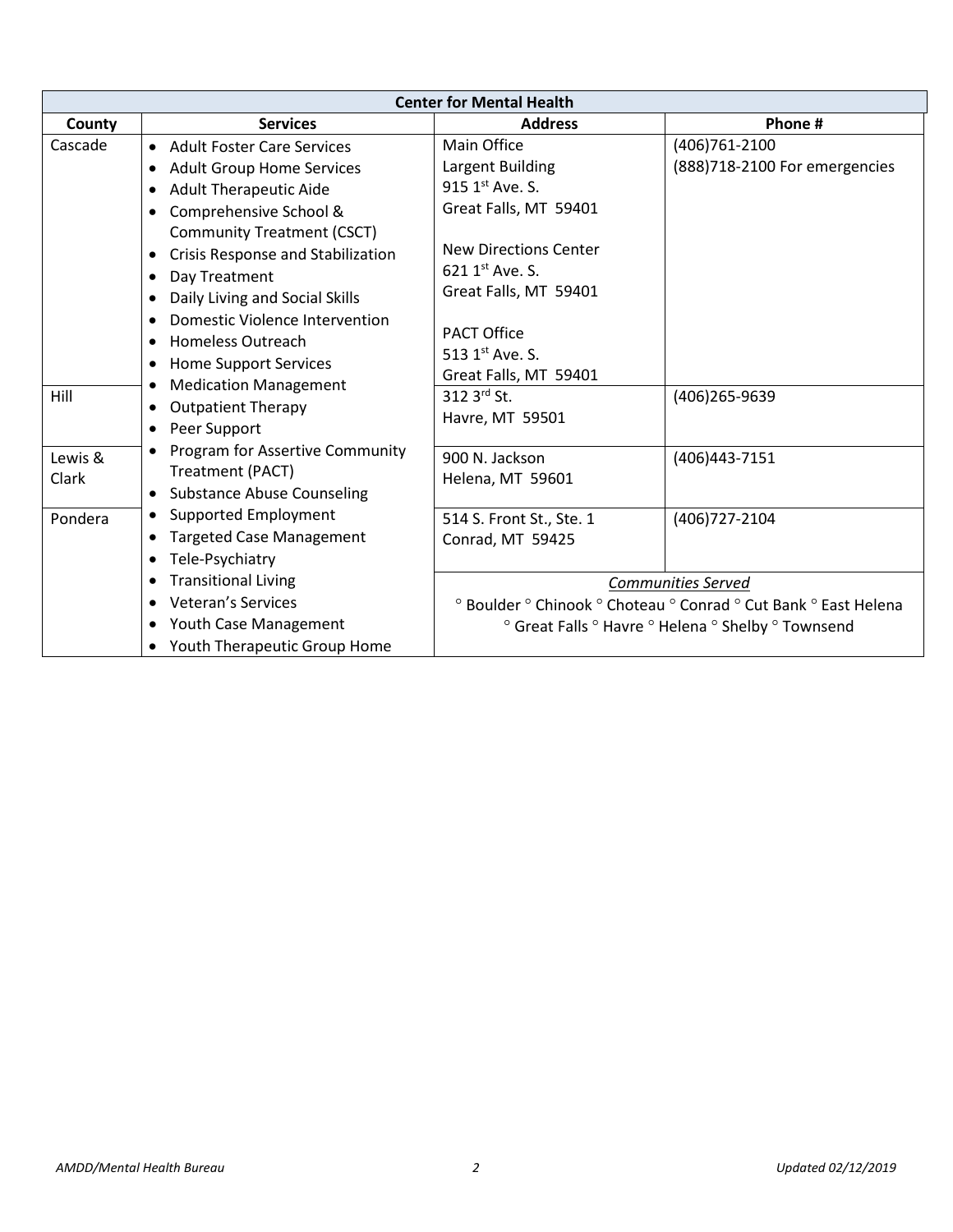| <b>Eastern Montana Community Mental Health Center</b> |                                                  |                              |                         |
|-------------------------------------------------------|--------------------------------------------------|------------------------------|-------------------------|
| County                                                | <b>Services</b>                                  | <b>Address</b>               | Phone #                 |
| Custer                                                | Outpatient therapy<br>$\bullet$                  | Main Office                  | (406)234-1687           |
|                                                       | <b>Medication Management</b><br>$\bullet$        | 2508 Wilson                  | Website: www.emcmhc.org |
|                                                       | Case Management<br>$\bullet$                     | Miles City, MT 59301         |                         |
| Fallon                                                | Community-Based Psychiatric<br>$\bullet$         | 10 W. Fallon Ave.            | (406)234-1687           |
|                                                       | <b>Recovery Services (CBPRS)</b>                 | Baker, MT 59313              |                         |
| Powder                                                | Comprehensive School and<br>$\bullet$            | 507 S. 1st St. E.            | (406) 234-1687          |
| River                                                 | <b>Community Treatment (CSCT)</b>                | Broadus, MT 59317            |                         |
| McCone                                                | Day Treatment<br>$\bullet$                       | 905 B Ave.                   | (406)377-6075           |
|                                                       | Crisis Response and Stabilization<br>$\bullet$   | Circle, MT 59215             |                         |
| Rosebud                                               | <b>Group Home Services</b><br>$\bullet$          | 415 Willow St.               | (406)346-7654           |
|                                                       | <b>Recovery Home</b>                             | Colstrip, MT 59323           |                         |
| Roosevelt                                             | <b>Chemical Dependency Services</b><br>$\bullet$ | 307 Broadway                 | (406)433-4635           |
|                                                       | <b>Prevention Services</b>                       | Culbertson, MT 59218         |                         |
| Rosebud                                               |                                                  | 121 N. 11 St.                | (406)346-7654           |
|                                                       |                                                  | Forsyth, MT 59327            |                         |
| Valley                                                |                                                  | 1009 Sixth Ave. N.           | (406)228-9349           |
|                                                       |                                                  | Glasgow, MT 59230            |                         |
| Dawson                                                |                                                  | 216 N. Merrill               | (406)377-6075           |
|                                                       |                                                  | Glendive, MT 59330           |                         |
| Garfield                                              |                                                  | 332 Leavitt Ave.             | (406)234-1687           |
|                                                       |                                                  | Jordan, MT 59337             |                         |
| Phillips                                              |                                                  | 46 S. 1 <sup>st</sup> St. E. | (406)228-9349           |
|                                                       |                                                  | Malta, MT 59538              |                         |
| Sheridan                                              |                                                  | 100 W. Laurel St.            | (406) 765-2550          |
|                                                       |                                                  | Plentywood, MT 59254         |                         |
| Roosevelt                                             |                                                  | 301 E. Boulevard             | (406) 653-1872          |
| (CD Only)                                             |                                                  | Poplar, MT 59255             |                         |
| Daniels                                               |                                                  | 105 5 <sup>th</sup> Ave. E.  | (406) 765-3496          |
|                                                       |                                                  | Scobey, MT 59263             |                         |
| Richland                                              |                                                  | 1201 W. Holley, Ste. 4       | (406)433-4635           |
|                                                       |                                                  | Sidney, MT 59270             |                         |
| Prairie                                               |                                                  | 409 Bowen St.                | (406)234-1687           |
|                                                       |                                                  | Terry, MT 59349              |                         |
| Wibaux                                                |                                                  | 203 S. Wibaux St.            | (406)377-6075           |
|                                                       |                                                  | Wibaux, MT 59353             |                         |
| Roosevelt                                             |                                                  | 124 Custer St.               | (406) 653-1872          |
|                                                       |                                                  | Wolf Point, MT 59201         |                         |

| <b>Winds of Change</b> |                                          |                    |               |  |
|------------------------|------------------------------------------|--------------------|---------------|--|
| Location               | <b>Services</b>                          | <b>Address</b>     | Phone #       |  |
| Missoula               | <b>Outpatient Therapy</b><br>$\bullet$   | 1120 Cedar St.     | (406)541-4673 |  |
|                        | <b>Case Management</b>                   | Missoula, MT 59802 |               |  |
|                        | Community-Based Psychiatric<br>$\bullet$ |                    |               |  |
|                        | <b>Recovery Services</b>                 |                    |               |  |
|                        | <b>Group Home Services</b><br>٠          |                    |               |  |
|                        | Peer Support                             |                    |               |  |
|                        | <b>Recovery Mall</b>                     |                    |               |  |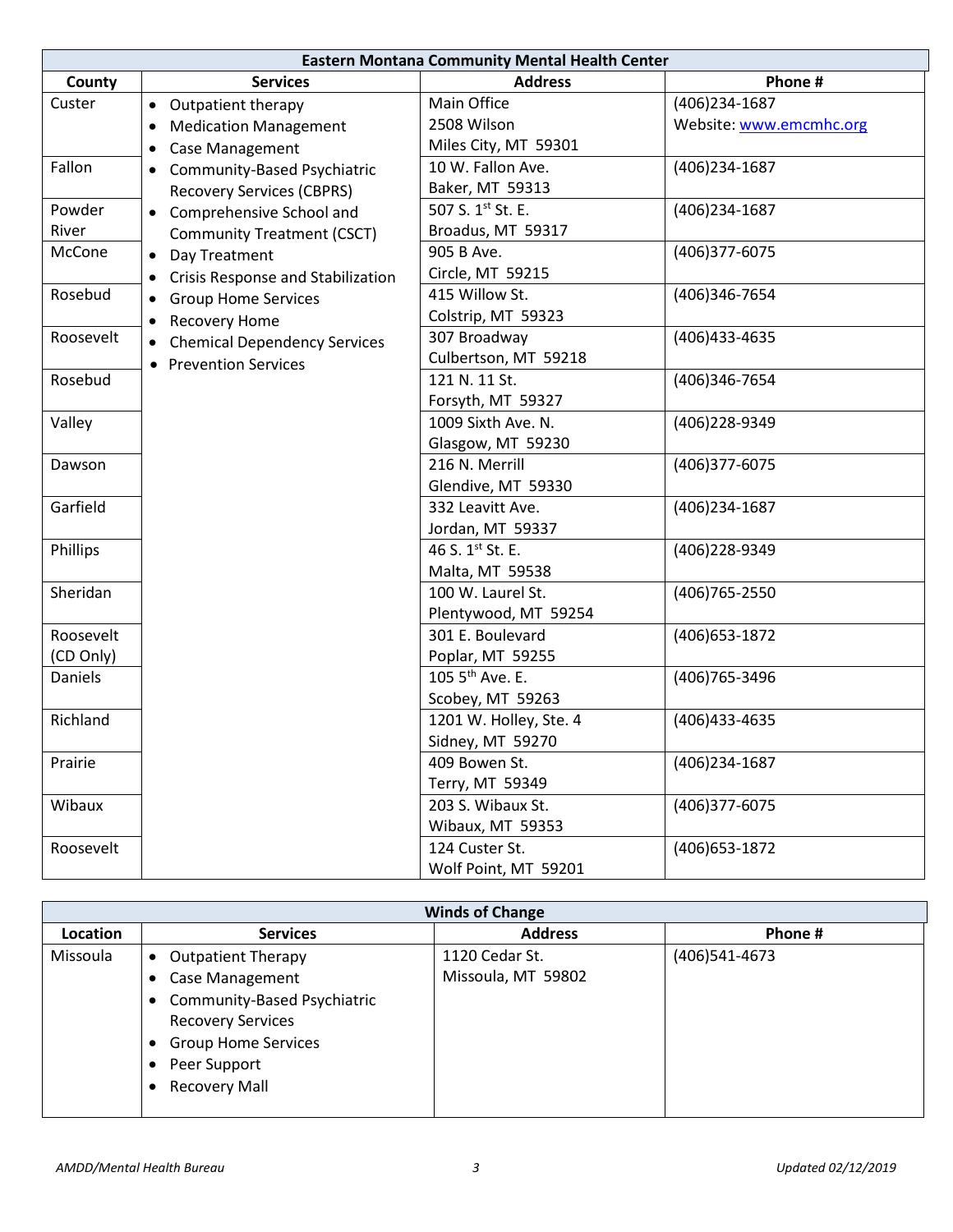| L'esprit Incorporated |                                                                                                                                                                                                                     |                                         |                                             |  |
|-----------------------|---------------------------------------------------------------------------------------------------------------------------------------------------------------------------------------------------------------------|-----------------------------------------|---------------------------------------------|--|
| County                | <b>Services</b>                                                                                                                                                                                                     | <b>Address</b>                          | Phone #                                     |  |
| Park                  | <b>Community-Based Psychiatric</b><br>٠<br><b>Recovery Services (CBPRS)</b><br>Day Treatment<br>٠                                                                                                                   | 120 S. Main St.<br>Livingston, MT 59047 | (406)222-7641<br>Website: www.lespritmt.com |  |
|                       | <b>Home Support Services</b><br>٠<br><b>Medication Management</b><br><b>Outpatient Therapy (including</b><br>individual, family, art, and group)<br><b>Psychological Testing</b><br><b>Targeted Case Management</b> |                                         |                                             |  |

| <b>Northern Winds Recovery Center</b> |                                        |                     |               |  |
|---------------------------------------|----------------------------------------|---------------------|---------------|--|
| County                                | <b>Services</b>                        | <b>Address</b>      | Phone#        |  |
| Glacier                               | <b>Outpatient Therapy</b><br>$\bullet$ | 138 E. Boundary St. | (406)338-5558 |  |
|                                       | <b>Case Management</b>                 | P.O. Box 2255       | (406)338-5559 |  |
|                                       | Day Treatment                          | Browning, MT 59417  | (406)338-4922 |  |
|                                       | <b>Community-Based Psychiatric</b>     |                     |               |  |
|                                       | <b>Recovery Services</b>               |                     |               |  |
|                                       | <b>Psychological Testing</b>           |                     |               |  |

| South Central Montana Regional Mental Health Center |                                                     |                              |                            |  |
|-----------------------------------------------------|-----------------------------------------------------|------------------------------|----------------------------|--|
| County                                              | <b>Services</b>                                     | <b>Address</b>               | Phone#                     |  |
| Yellowstone                                         | <b>Outpatient Therapy</b>                           | 1245 N. 29 <sup>th</sup> St. | (406) 252-5658             |  |
|                                                     | <b>Medication Management</b><br>$\bullet$           | Billings, MT 59101           | After hours: (800)266-7198 |  |
| Sweet                                               | <b>Program for Assertive Community</b><br>$\bullet$ | 515 Hooper                   | (406)932-5924              |  |
| Grass                                               | Treatment (PACT)*                                   | Big Timber, MT 59011         |                            |  |
| Stillwater                                          | <b>Targeted Case Management</b>                     | 407 N.A                      | (406)322-4514              |  |
|                                                     | (Lewistown only)                                    | P.O. Box 238                 |                            |  |
|                                                     | Day Treatment*<br>$\bullet$                         | Columbus, MT 59019           |                            |  |
| <b>Big Horn</b>                                     | Group Home Services*<br>$\bullet$                   | 809 N. Custer Ave.           | (406) 665-8730             |  |
|                                                     | Drop-in Services*<br>$\bullet$                      | Hardin, MT 59034             |                            |  |
| Wheatland                                           | Project for Assistance in Transition                | <b>Bair Medical Clinic</b>   |                            |  |
|                                                     | from Homelessness*                                  | Harlowton, MT 59036          |                            |  |
| Fergus                                              |                                                     | 212 Wendell St.              | (406) 538-7483             |  |
|                                                     |                                                     | Lewistown, MT 59457          |                            |  |
| Carbon                                              | *Not offered in all locations.                      | 10 S. Oakes                  | (406)446-2500              |  |
|                                                     |                                                     | Red Lodge, MT 59068          |                            |  |
| Musselshell                                         |                                                     | 26 W. Main St.               | (406)323-1142              |  |
|                                                     |                                                     | Roundup, MT 59072            |                            |  |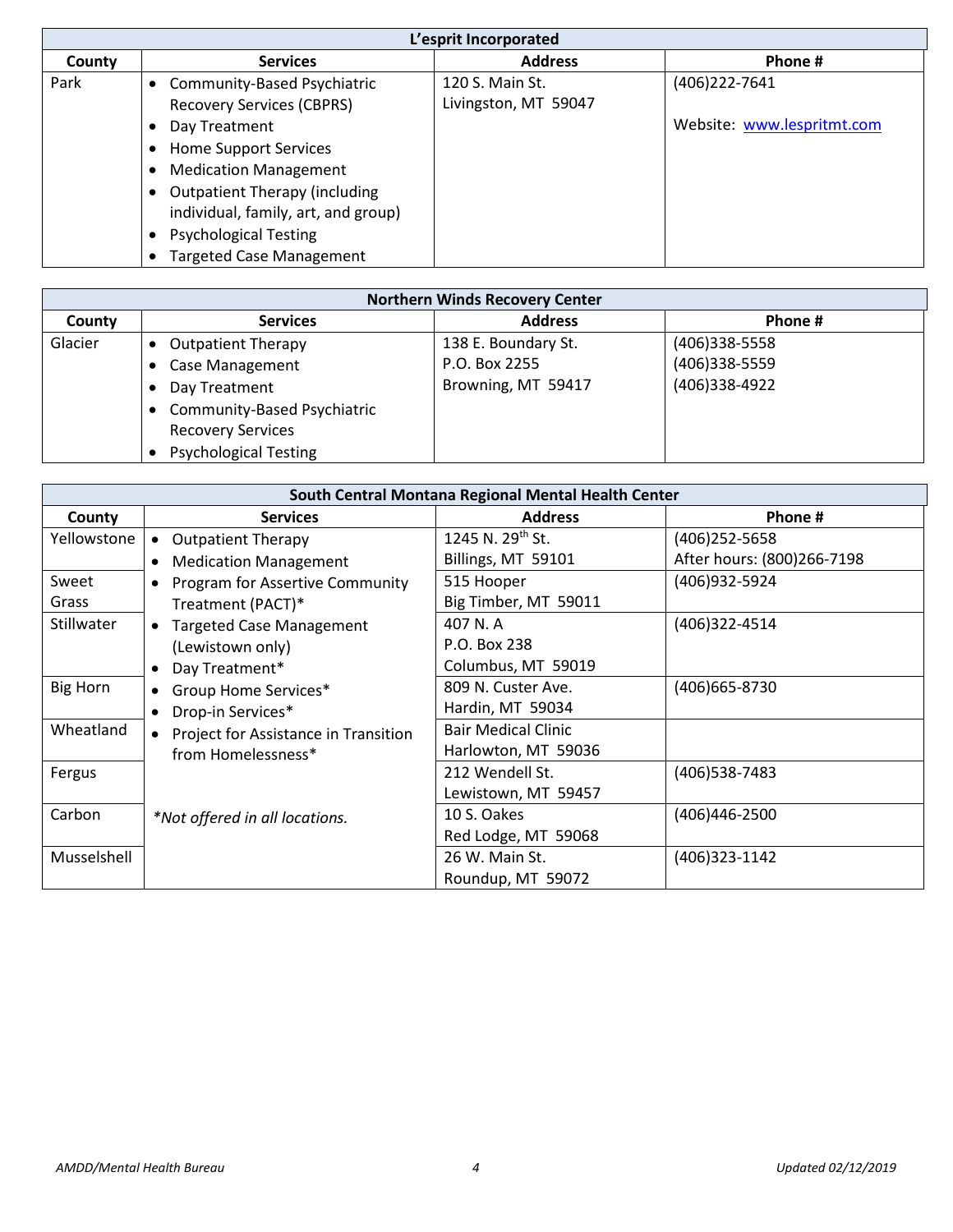| Western Montana Mental Health Center |                                                      |                                     |                                 |  |
|--------------------------------------|------------------------------------------------------|-------------------------------------|---------------------------------|--|
| County                               | <b>Services</b>                                      | <b>Address</b>                      | Phone #                         |  |
| Missoula                             | <b>Outpatient Therapy</b><br>$\bullet$               | 1315 Wyoming St.                    | (406)532-9700                   |  |
|                                      | <b>Medication Management</b><br>$\bullet$            | Missoula, MT 59801                  | missoulaadults@wmmhc.org        |  |
| Deer Lodge                           | <b>Case Management</b><br>$\bullet$                  | 307 E. Park St., Ste. 211           | (406) 563 - 3413                |  |
|                                      | Day Treatment*<br>$\bullet$                          | Anaconda, MT 59711                  | anaconda@wmmhc.org              |  |
| Gallatin                             | Group Home Services*                                 | Gallatin Mental Health Ctr.         | (406) 556-6500                  |  |
|                                      | Crisis Residential Services*                         | 699 Farmhouse Ln.                   | bozeman@wmmhc.org               |  |
|                                      | Crisis Response and Stabilization*<br>$\bullet$      | Bozeman, MT 59715                   |                                 |  |
| Silver Bow                           | Drop-in Center*<br>$\bullet$                         | 106 W. Broadway St.                 | (406)497-9000                   |  |
|                                      | Client Housing*<br>$\bullet$                         | Butte, MT 59701                     | butteadults@wmmhc.org           |  |
| Ravalli                              | Program for Assertive Community<br>$\bullet$         | Riverfront Mental Health Ctr.       | (406)532-9101                   |  |
|                                      | Treatment (PACT)*                                    | 209 N. 10 <sup>th</sup> St., Ste. A | hamilton@wmmhc.org              |  |
|                                      | <b>Mobile Community Treatment</b><br>$\bullet$       | Hamilton, MT 59840                  |                                 |  |
| Flathead                             |                                                      | 410 Windward Way                    | (406) 257-1336                  |  |
|                                      |                                                      | Kalispell, MT 59901                 | kalispelladults@wmmhc.org       |  |
| Lake                                 | *Not offered in all locations.                       | Lake County MHC                     | (406) 676-8503                  |  |
|                                      |                                                      | 8 2 <sup>nd</sup> Ave. S.W.         | ronan@wmmhc.org                 |  |
|                                      |                                                      | Ronan, MT 59864                     |                                 |  |
| Sanders                              |                                                      | 602 Preston Ave.                    | (406)532-9190                   |  |
|                                      |                                                      | P.O. Box 562                        | thompsonfalls@wmmhc.org         |  |
|                                      |                                                      | Thompson Falls, MT 59873            |                                 |  |
| Missoula                             |                                                      | Dakota Place                        | (406) 532-8949                  |  |
|                                      | <b>Crisis Stabilization Program</b>                  | 1273 Dakota St.                     |                                 |  |
|                                      |                                                      | Missoula, MT 59801                  |                                 |  |
| Silver Bow                           |                                                      | Hays Morris House                   | (406)497-9069                   |  |
|                                      |                                                      | 24 E. Copper St.                    |                                 |  |
|                                      |                                                      | Butte, MT 59701                     |                                 |  |
| Gallatin                             |                                                      | <b>Hope House</b>                   | (406) 585-1130                  |  |
|                                      |                                                      | 701 Farmhouse Ln.                   |                                 |  |
|                                      |                                                      | Bozeman, MT                         |                                 |  |
| Lewis &                              |                                                      | Journey Home                        | (406) 603-4010                  |  |
| Clark                                |                                                      | 45 E. 16 <sup>th</sup> St.          | journeyhome@wmmhc.org           |  |
|                                      |                                                      | Helena, MT 59601                    |                                 |  |
| Lake                                 |                                                      | Lake House                          | (406) 535-8400                  |  |
|                                      |                                                      | 106 4 <sup>th</sup> Ave. E.         |                                 |  |
|                                      |                                                      | Polson, MT 59860                    |                                 |  |
| Flathead                             |                                                      | Safe House                          | (406) 257-1336                  |  |
|                                      |                                                      | 412 Windward Way                    |                                 |  |
|                                      |                                                      | Kalispell, MT 59901                 |                                 |  |
| Ravalli                              |                                                      | <b>West House</b>                   | (406) 532-8990                  |  |
|                                      |                                                      | 1404 Westward Dr.                   |                                 |  |
|                                      |                                                      | Hamilton, MT 59840                  |                                 |  |
| Missoula                             | <b>Inpatient Co-occurring Treatment</b><br>$\bullet$ | <b>Recovery Center</b>              | (406)532-9900                   |  |
|                                      | <b>Partial Hospitalization Treatment</b><br>٠        | 1201 Wyoming St.                    | www.RecoveryCenterMissoula.org  |  |
|                                      | <b>Outpatient Medication</b><br>$\bullet$            | Missoula, MT 59801                  | info@recoverycentermissoula.org |  |
|                                      | Management                                           |                                     |                                 |  |
|                                      | <b>Outpatient IMAT Medication</b><br>$\bullet$       |                                     |                                 |  |
|                                      | Management w/ group and                              |                                     |                                 |  |
|                                      | individual therapy                                   |                                     |                                 |  |